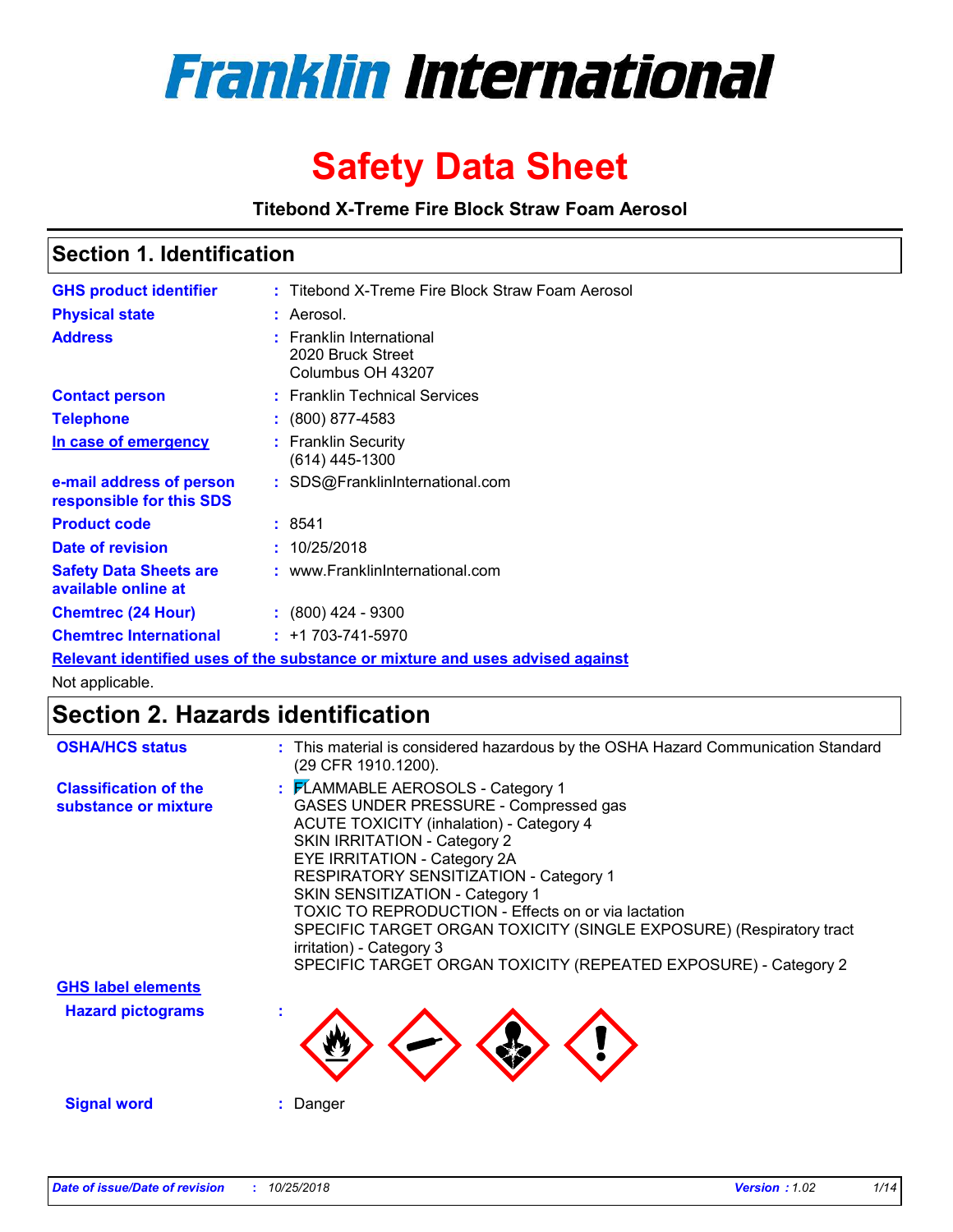### **Section 2. Hazards identification**

| <b>Hazard statements</b>                   | $\frac{1}{2}$ <b>Extremely flammable aerosol.</b><br>Contains gas under pressure; may explode if heated.<br>Causes skin irritation.<br>May cause an allergic skin reaction.<br>Causes serious eye irritation.<br>Harmful if inhaled.<br>May cause allergy or asthma symptoms or breathing difficulties if inhaled.<br>May cause respiratory irritation.<br>May cause harm to breast-fed children.<br>May cause damage to organs through prolonged or repeated exposure. (central<br>nervous system (CNS), lungs, skin) (dermal, inhalation)                                                                                                                                                 |
|--------------------------------------------|---------------------------------------------------------------------------------------------------------------------------------------------------------------------------------------------------------------------------------------------------------------------------------------------------------------------------------------------------------------------------------------------------------------------------------------------------------------------------------------------------------------------------------------------------------------------------------------------------------------------------------------------------------------------------------------------|
| <b>Precautionary statements</b>            |                                                                                                                                                                                                                                                                                                                                                                                                                                                                                                                                                                                                                                                                                             |
| <b>Prevention</b>                          | : Øbtain special instructions before use. Wear protective gloves. Wear eye or face<br>protection. Wear respiratory protection. Keep away from heat, hot surfaces, sparks,<br>open flames and other ignition sources. No smoking. Do not spray on an open flame or<br>other ignition source. Use only outdoors or in a well-ventilated area. Do not breathe<br>dust or mist. Avoid contact during pregnancy or while nursing. Do not eat, drink or<br>smoke when using this product. Wash thoroughly after handling. Pressurized container:<br>Do not pierce or burn, even after use.                                                                                                        |
| <b>Response</b>                            | <b>F</b> exposed or concerned: Get medical advice or attention. IF INHALED: Remove<br>person to fresh air and keep comfortable for breathing. Call a POISON CENTER or<br>doctor if you feel unwell. If experiencing respiratory symptoms: Call a POISON<br>CENTER or doctor. Take off contaminated clothing and wash it before reuse. Wash<br>contaminated clothing before reuse. IF ON SKIN: Wash with plenty of water. If skin<br>irritation occurs: Get medical advice or attention. IF IN EYES: Rinse cautiously with<br>water for several minutes. Remove contact lenses, if present and easy to do. Continue<br>rinsing. If eye irritation persists: Get medical advice or attention. |
| <b>Storage</b>                             | : Store locked up. Protect from sunlight. Do not expose to temperatures exceeding 50<br>°C/122 °F. Store in a well-ventilated place. Keep container tightly closed.                                                                                                                                                                                                                                                                                                                                                                                                                                                                                                                         |
| <b>Disposal</b>                            | Dispose of contents and container in accordance with all local, regional, national and<br>international regulations.                                                                                                                                                                                                                                                                                                                                                                                                                                                                                                                                                                        |
| <b>Hazards not otherwise</b><br>classified | : None known.                                                                                                                                                                                                                                                                                                                                                                                                                                                                                                                                                                                                                                                                               |

## **Section 3. Composition/information on ingredients**

| <b>Substance/mixture</b><br>Mixture                                                                  |                  |                             |  |  |
|------------------------------------------------------------------------------------------------------|------------------|-----------------------------|--|--|
| <b>CAS number</b><br>Ingredient name                                                                 |                  |                             |  |  |
| $\frac{1}{4}$ ,4'-methylenediphenyl diisocyanate<br>Isocyanic acid, polymethylenepolyphenylene ester | $\leq 10$<br>≤10 | $101 - 68 - 8$<br>9016-87-9 |  |  |

Any concentration shown as a range is to protect confidentiality or is due to batch variation.

**There are no additional ingredients present which, within the current knowledge of the supplier and in the concentrations applicable, are classified as hazardous to health or the environment and hence require reporting in this section.**

**Occupational exposure limits, if available, are listed in Section 8.**

### **Section 4. First aid measures**

### **Description of necessary first aid measures**

**Eye contact :**

: Immediately flush eyes with plenty of water, occasionally lifting the upper and lower eyelids. Check for and remove any contact lenses. Continue to rinse for at least 10 minutes. Get medical attention.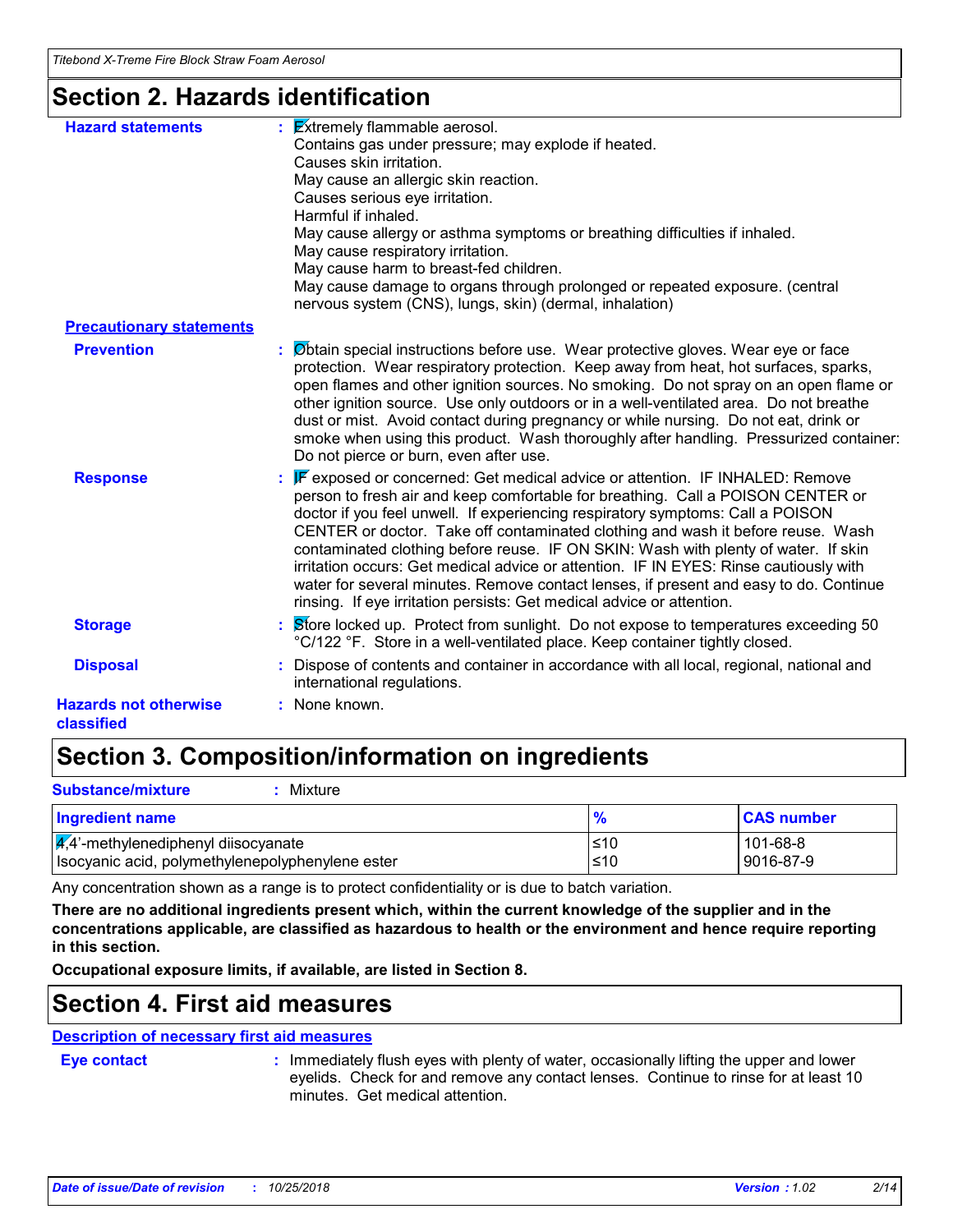# **Section 4. First aid measures**

| <b>Inhalation</b>                                  | : Remove victim to fresh air and keep at rest in a position comfortable for breathing. If it<br>is suspected that fumes are still present, the rescuer should wear an appropriate mask<br>or self-contained breathing apparatus. If not breathing, if breathing is irregular or if<br>respiratory arrest occurs, provide artificial respiration or oxygen by trained personnel. It<br>may be dangerous to the person providing aid to give mouth-to-mouth resuscitation.<br>Get medical attention. If necessary, call a poison center or physician. If unconscious,<br>place in recovery position and get medical attention immediately. Maintain an open<br>airway. Loosen tight clothing such as a collar, tie, belt or waistband. In case of<br>inhalation of decomposition products in a fire, symptoms may be delayed. The exposed<br>person may need to be kept under medical surveillance for 48 hours. In the event of<br>any complaints or symptoms, avoid further exposure. |
|----------------------------------------------------|---------------------------------------------------------------------------------------------------------------------------------------------------------------------------------------------------------------------------------------------------------------------------------------------------------------------------------------------------------------------------------------------------------------------------------------------------------------------------------------------------------------------------------------------------------------------------------------------------------------------------------------------------------------------------------------------------------------------------------------------------------------------------------------------------------------------------------------------------------------------------------------------------------------------------------------------------------------------------------------|
| <b>Skin contact</b>                                | : Wash with plenty of soap and water. Remove contaminated clothing and shoes. Wash<br>contaminated clothing thoroughly with water before removing it, or wear gloves.<br>Continue to rinse for at least 10 minutes. Get medical attention. In the event of any<br>complaints or symptoms, avoid further exposure. Wash clothing before reuse. Clean<br>shoes thoroughly before reuse.                                                                                                                                                                                                                                                                                                                                                                                                                                                                                                                                                                                                 |
| <b>Ingestion</b>                                   | : Wash out mouth with water. Remove dentures if any. Remove victim to fresh air and<br>keep at rest in a position comfortable for breathing. If material has been swallowed and<br>the exposed person is conscious, give small quantities of water to drink. Stop if the<br>exposed person feels sick as vomiting may be dangerous. Do not induce vomiting<br>unless directed to do so by medical personnel. If vomiting occurs, the head should be<br>kept low so that vomit does not enter the lungs. Get medical attention following<br>exposure or if feeling unwell. Never give anything by mouth to an unconscious person.<br>If unconscious, place in recovery position and get medical attention immediately.<br>Maintain an open airway. Loosen tight clothing such as a collar, tie, belt or waistband.                                                                                                                                                                     |
| Most important symptoms/effects, acute and delayed |                                                                                                                                                                                                                                                                                                                                                                                                                                                                                                                                                                                                                                                                                                                                                                                                                                                                                                                                                                                       |
| <b>Potential acute health effects</b>              |                                                                                                                                                                                                                                                                                                                                                                                                                                                                                                                                                                                                                                                                                                                                                                                                                                                                                                                                                                                       |
| <b>Eye contact</b>                                 | : Causes serious eye irritation.                                                                                                                                                                                                                                                                                                                                                                                                                                                                                                                                                                                                                                                                                                                                                                                                                                                                                                                                                      |
| <b>Inhalation</b>                                  | : Harmful if inhaled. May cause respiratory irritation. May cause allergy or asthma<br>symptoms or breathing difficulties if inhaled.                                                                                                                                                                                                                                                                                                                                                                                                                                                                                                                                                                                                                                                                                                                                                                                                                                                 |
| <b>Skin contact</b>                                | : Causes skin irritation. May cause an allergic skin reaction.                                                                                                                                                                                                                                                                                                                                                                                                                                                                                                                                                                                                                                                                                                                                                                                                                                                                                                                        |
| <b>Ingestion</b>                                   | : No known significant effects or critical hazards.                                                                                                                                                                                                                                                                                                                                                                                                                                                                                                                                                                                                                                                                                                                                                                                                                                                                                                                                   |
| <b>Over-exposure signs/symptoms</b>                |                                                                                                                                                                                                                                                                                                                                                                                                                                                                                                                                                                                                                                                                                                                                                                                                                                                                                                                                                                                       |
| <b>Eye contact</b>                                 | : Adverse symptoms may include the following:<br>pain or irritation<br>watering<br>redness                                                                                                                                                                                                                                                                                                                                                                                                                                                                                                                                                                                                                                                                                                                                                                                                                                                                                            |
| <b>Inhalation</b>                                  | : Adverse symptoms may include the following:<br>respiratory tract irritation<br>coughing<br>wheezing and breathing difficulties<br>asthma<br>reduced fetal weight<br>increase in fetal deaths<br>skeletal malformations                                                                                                                                                                                                                                                                                                                                                                                                                                                                                                                                                                                                                                                                                                                                                              |
| <b>Skin contact</b>                                | : Adverse symptoms may include the following:<br>irritation<br>redness<br>reduced fetal weight<br>increase in fetal deaths<br>skeletal malformations                                                                                                                                                                                                                                                                                                                                                                                                                                                                                                                                                                                                                                                                                                                                                                                                                                  |
| <b>Ingestion</b>                                   | : Adverse symptoms may include the following:<br>reduced fetal weight<br>increase in fetal deaths<br>skeletal malformations                                                                                                                                                                                                                                                                                                                                                                                                                                                                                                                                                                                                                                                                                                                                                                                                                                                           |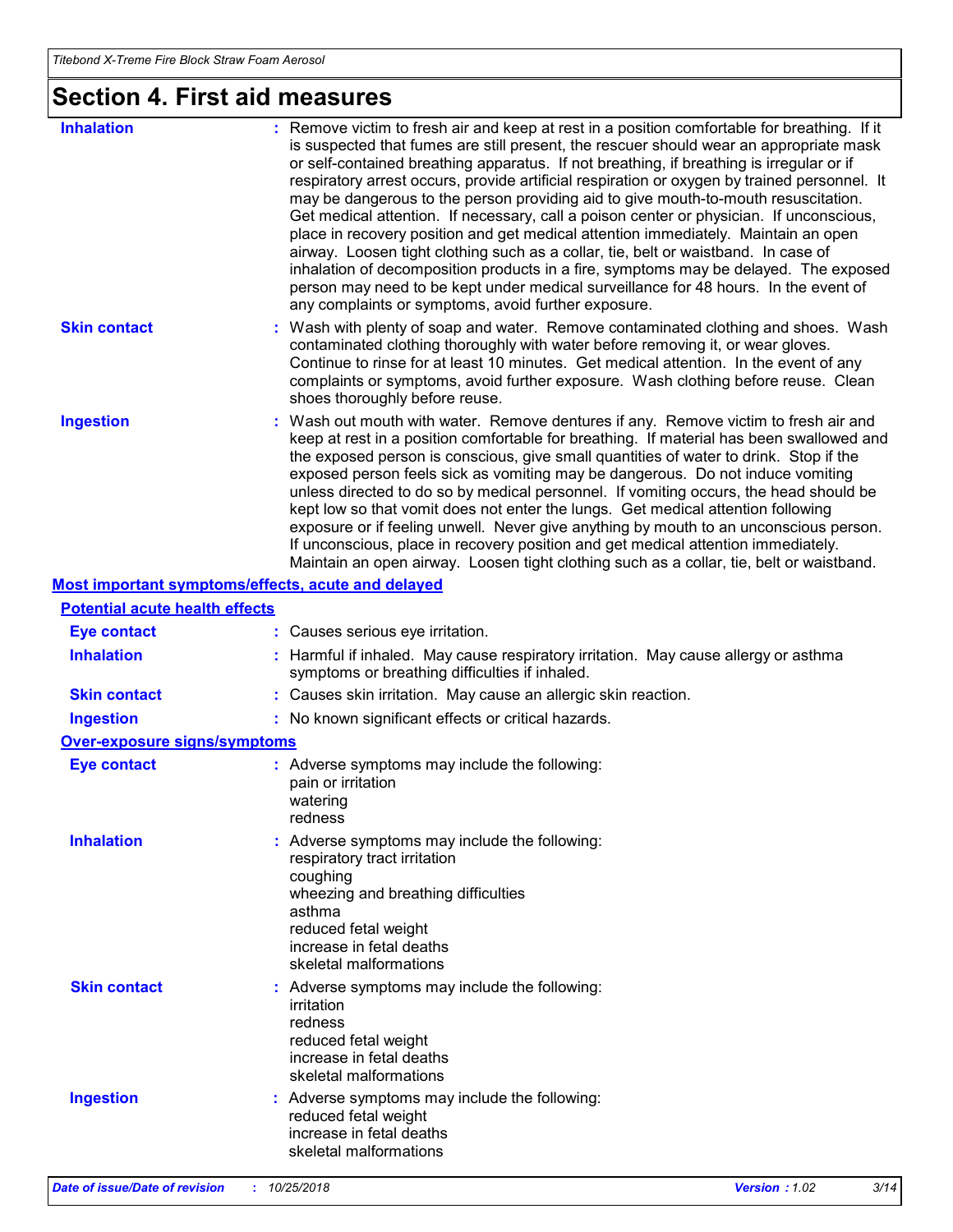### **Section 4. First aid measures**

|                                   | Indication of immediate medical attention and special treatment needed, if necessary                                                                                                                                                                                                                                                                                                                            |
|-----------------------------------|-----------------------------------------------------------------------------------------------------------------------------------------------------------------------------------------------------------------------------------------------------------------------------------------------------------------------------------------------------------------------------------------------------------------|
| <b>Notes to physician</b>         | : In case of inhalation of decomposition products in a fire, symptoms may be delayed.<br>The exposed person may need to be kept under medical surveillance for 48 hours.                                                                                                                                                                                                                                        |
| <b>Specific treatments</b>        | : No specific treatment.                                                                                                                                                                                                                                                                                                                                                                                        |
| <b>Protection of first-aiders</b> | : No action shall be taken involving any personal risk or without suitable training. If it is<br>suspected that fumes are still present, the rescuer should wear an appropriate mask or<br>self-contained breathing apparatus. It may be dangerous to the person providing aid to<br>give mouth-to-mouth resuscitation. Wash contaminated clothing thoroughly with water<br>before removing it, or wear gloves. |

**See toxicological information (Section 11)**

#### **Section 5. Fire-fighting measures :** Promptly isolate the scene by removing all persons from the vicinity of the incident if there is a fire. No action shall be taken involving any personal risk or without suitable training. Move containers from fire area if this can be done without risk. Use water spray to keep fire-exposed containers cool. **Hazardous thermal decomposition products Specific hazards arising from the chemical** Decomposition products may include the following materials: **:** carbon dioxide carbon monoxide nitrogen oxides Extremely flammable aerosol. Runoff to sewer may create fire or explosion hazard. In **:** a fire or if heated, a pressure increase will occur and the container may burst, with the risk of a subsequent explosion. Gas may accumulate in low or confined areas or travel a considerable distance to a source of ignition and flash back, causing fire or explosion. Bursting aerosol containers may be propelled from a fire at high speed. Fire-fighters should wear appropriate protective equipment and self-contained breathing **:** apparatus (SCBA) with a full face-piece operated in positive pressure mode. **Special protective equipment for fire-fighters** Use an extinguishing agent suitable for the surrounding fire. **: Extinguishing media Remark :** CONTENTS UNDER PRESSURE. May explode when heated. **:** None known. **Suitable extinguishing media Unsuitable extinguishing media Special protective actions for fire-fighters**

### **Section 6. Accidental release measures**

#### **Personal precautions, protective equipment and emergency procedures**

| For non-emergency<br>personnel                        | : No action shall be taken involving any personal risk or without suitable training.<br>Evacuate surrounding areas. Keep unnecessary and unprotected personnel from<br>entering. In the case of aerosols being ruptured, care should be taken due to the rapid<br>escape of the pressurized contents and propellant. If a large number of containers are<br>ruptured, treat as a bulk material spillage according to the instructions in the clean-up<br>section. Do not touch or walk through spilled material. Shut off all ignition sources. No<br>flares, smoking or flames in hazard area. Avoid breathing vapor or mist. Provide<br>adequate ventilation. Wear appropriate respirator when ventilation is inadequate. Put<br>on appropriate personal protective equipment. |
|-------------------------------------------------------|----------------------------------------------------------------------------------------------------------------------------------------------------------------------------------------------------------------------------------------------------------------------------------------------------------------------------------------------------------------------------------------------------------------------------------------------------------------------------------------------------------------------------------------------------------------------------------------------------------------------------------------------------------------------------------------------------------------------------------------------------------------------------------|
| For emergency responders                              | : If specialized clothing is required to deal with the spillage, take note of any information in<br>Section 8 on suitable and unsuitable materials. See also the information in "For non-<br>emergency personnel".                                                                                                                                                                                                                                                                                                                                                                                                                                                                                                                                                               |
| <b>Environmental precautions</b>                      | : Avoid dispersal of spilled material and runoff and contact with soil, waterways, drains<br>and sewers. Inform the relevant authorities if the product has caused environmental<br>pollution (sewers, waterways, soil or air).                                                                                                                                                                                                                                                                                                                                                                                                                                                                                                                                                  |
| Methods and materials for containment and cleaning up |                                                                                                                                                                                                                                                                                                                                                                                                                                                                                                                                                                                                                                                                                                                                                                                  |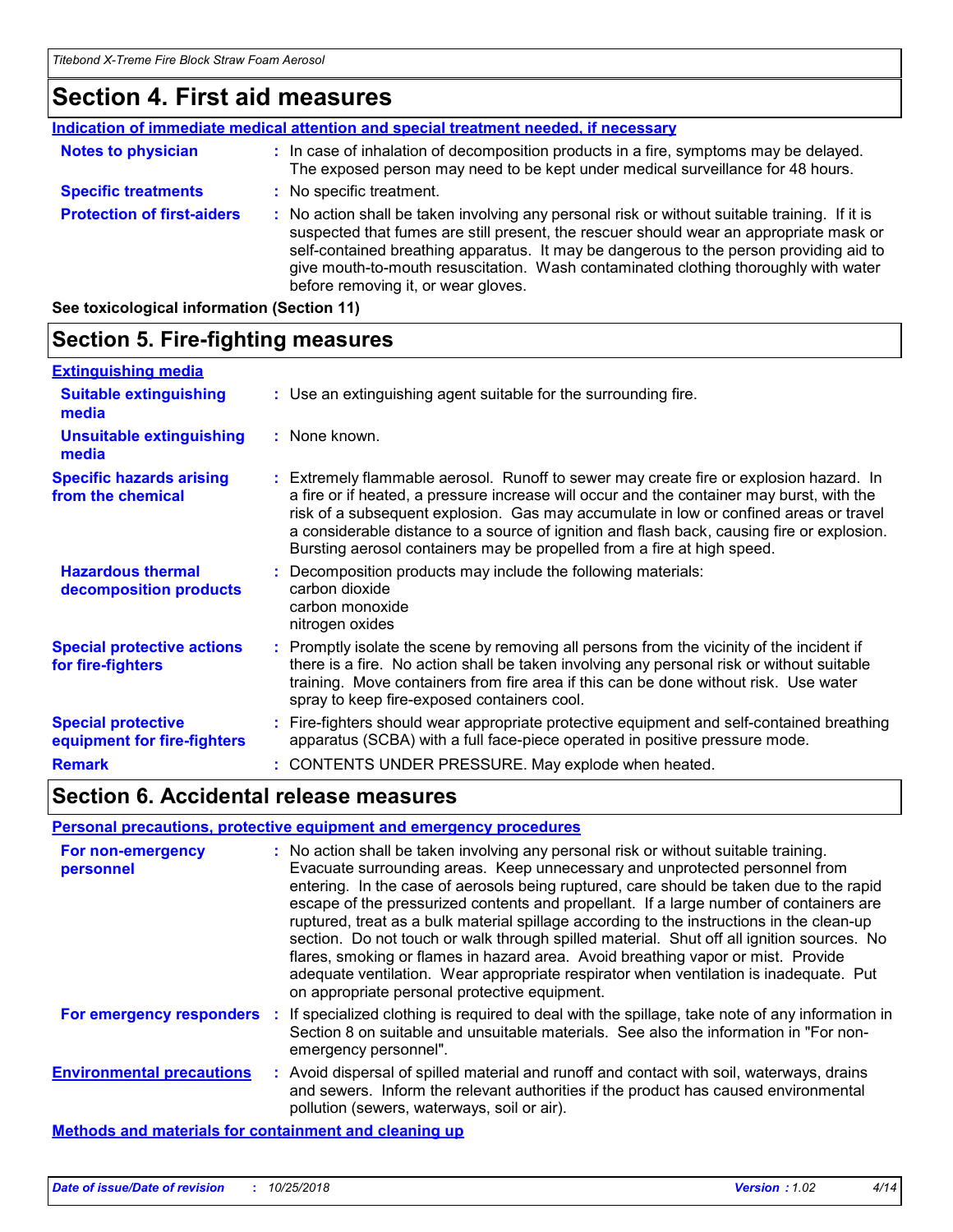### **Section 6. Accidental release measures**

| <b>Small spill</b> | : Stop leak if without risk. Move containers from spill area. Use spark-proof tools and<br>explosion-proof equipment. Dilute with water and mop up if water-soluble. Alternatively,<br>or if water-insoluble, absorb with an inert dry material and place in an appropriate waste<br>disposal container. Dispose of via a licensed waste disposal contractor.                                                                                                                                                                                                                                                                                                                                                                                                        |
|--------------------|----------------------------------------------------------------------------------------------------------------------------------------------------------------------------------------------------------------------------------------------------------------------------------------------------------------------------------------------------------------------------------------------------------------------------------------------------------------------------------------------------------------------------------------------------------------------------------------------------------------------------------------------------------------------------------------------------------------------------------------------------------------------|
| <b>Large spill</b> | : Stop leak if without risk. Move containers from spill area. Use spark-proof tools and<br>explosion-proof equipment. Approach release from upwind. Prevent entry into sewers,<br>water courses, basements or confined areas. Wash spillages into an effluent treatment<br>plant or proceed as follows. Contain and collect spillage with non-combustible,<br>absorbent material e.g. sand, earth, vermiculite or diatomaceous earth and place in<br>container for disposal according to local regulations (see Section 13). Dispose of via a<br>licensed waste disposal contractor. Contaminated absorbent material may pose the<br>same hazard as the spilled product. Note: see Section 1 for emergency contact<br>information and Section 13 for waste disposal. |

## **Section 7. Handling and storage**

### **Precautions for safe handling**

| <b>Protective measures</b>                                                       | : Put on appropriate personal protective equipment (see Section 8). Persons with a<br>history of skin sensitization problems or asthma, allergies or chronic or recurrent<br>respiratory disease should not be employed in any process in which this product is used.<br>Pressurized container: protect from sunlight and do not expose to temperatures<br>exceeding 50°C. Do not pierce or burn, even after use. Avoid exposure - obtain special<br>instructions before use. Avoid contact during pregnancy or while nursing. Do not get in<br>eyes or on skin or clothing. Do not breathe vapor or mist. Do not ingest. Avoid<br>breathing gas. Use only with adequate ventilation. Wear appropriate respirator when<br>ventilation is inadequate. Store and use away from heat, sparks, open flame or any<br>other ignition source. Use explosion-proof electrical (ventilating, lighting and material<br>handling) equipment. Use only non-sparking tools. Empty containers retain product<br>residue and can be hazardous. |
|----------------------------------------------------------------------------------|---------------------------------------------------------------------------------------------------------------------------------------------------------------------------------------------------------------------------------------------------------------------------------------------------------------------------------------------------------------------------------------------------------------------------------------------------------------------------------------------------------------------------------------------------------------------------------------------------------------------------------------------------------------------------------------------------------------------------------------------------------------------------------------------------------------------------------------------------------------------------------------------------------------------------------------------------------------------------------------------------------------------------------|
| <b>Advice on general</b><br>occupational hygiene                                 | : Eating, drinking and smoking should be prohibited in areas where this material is<br>handled, stored and processed. Workers should wash hands and face before eating,<br>drinking and smoking. Remove contaminated clothing and protective equipment before<br>entering eating areas. See also Section 8 for additional information on hygiene<br>measures.                                                                                                                                                                                                                                                                                                                                                                                                                                                                                                                                                                                                                                                                   |
| <b>Conditions for safe storage,</b><br>including any<br><b>incompatibilities</b> | : Store between the following temperatures: 18 to 27°C (64.4 to 80.6°F). Store in<br>accordance with local regulations. Store away from direct sunlight in a dry, cool and<br>well-ventilated area, away from incompatible materials (see Section 10) and food and<br>drink. Protect from sunlight. Store locked up. Eliminate all ignition sources. Use<br>appropriate containment to avoid environmental contamination. See Section 10 for<br>incompatible materials before handling or use.                                                                                                                                                                                                                                                                                                                                                                                                                                                                                                                                  |

## **Section 8. Exposure controls/personal protection**

### **Control parameters**

### **Occupational exposure limits**

| <b>Ingredient name</b>              | <b>Exposure limits</b>                                                                                                                                                                                                                                                                                                                        |
|-------------------------------------|-----------------------------------------------------------------------------------------------------------------------------------------------------------------------------------------------------------------------------------------------------------------------------------------------------------------------------------------------|
| 4,4'-methylenediphenyl diisocyanate | ACGIH TLV (United States, 3/2020).<br>TWA: 0.005 ppm 8 hours.<br>OSHA PEL 1989 (United States, 3/1989).<br>CEIL: 0.02 ppm<br>CEIL: 0.2 mg/m <sup>3</sup><br>NIOSH REL (United States, 10/2016).<br>TWA: 0.05 mg/m <sup>3</sup> 10 hours.<br>TWA: 0.005 ppm 10 hours.<br>CEIL: 0.2 mg/m <sup>3</sup> 10 minutes.<br>CEIL: 0.02 ppm 10 minutes. |
|                                     | OSHA PEL (United States, 5/2018).                                                                                                                                                                                                                                                                                                             |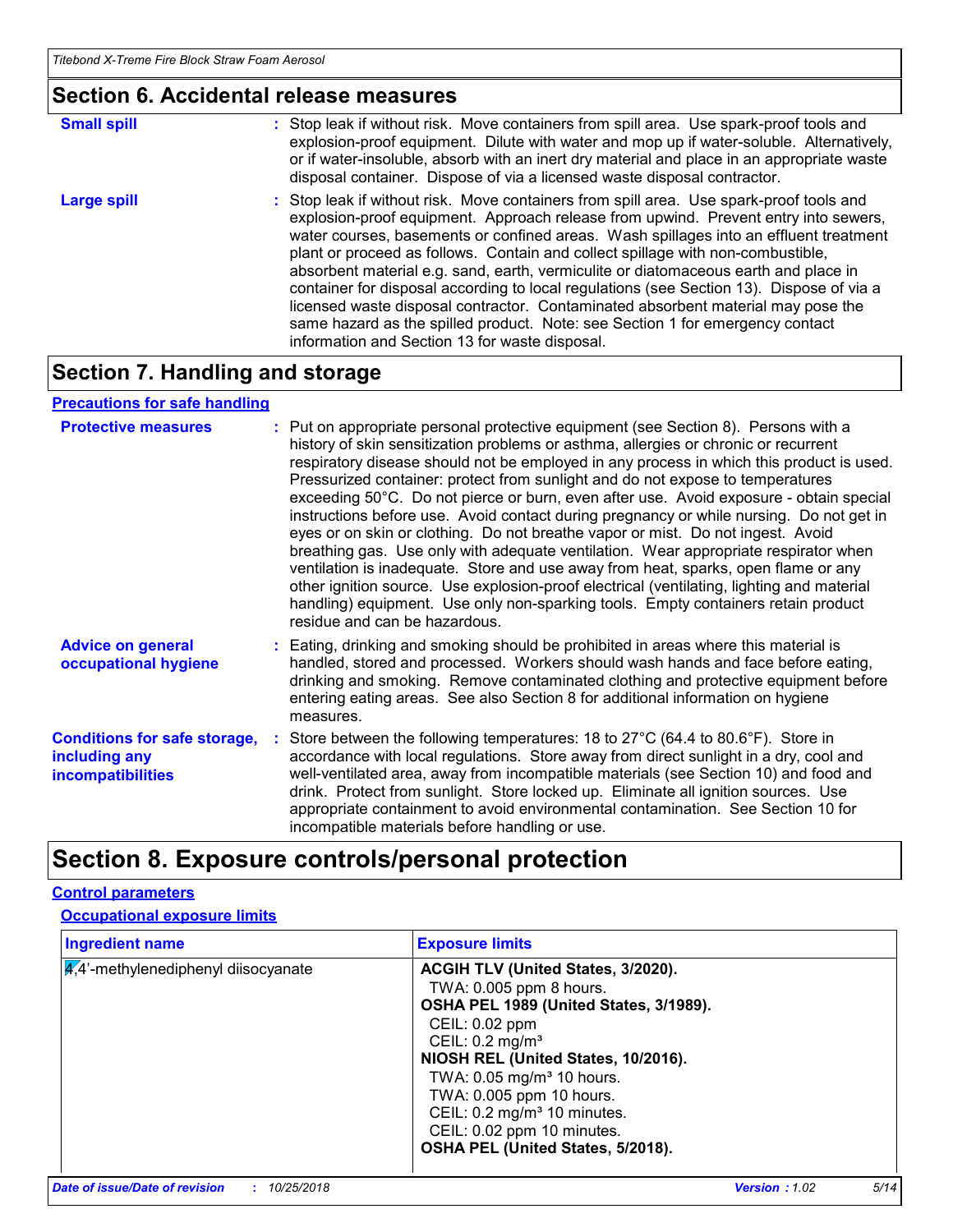## **Section 8. Exposure controls/personal protection**

|                                                  | CEIL: 0.02 ppm<br>CEIL: 0.2 mg/m <sup>3</sup>                                                                                                                                                                                                                                                                                                                                                                                                                                                                                                                                                                                                                   |
|--------------------------------------------------|-----------------------------------------------------------------------------------------------------------------------------------------------------------------------------------------------------------------------------------------------------------------------------------------------------------------------------------------------------------------------------------------------------------------------------------------------------------------------------------------------------------------------------------------------------------------------------------------------------------------------------------------------------------------|
| Isocyanic acid, polymethylenepolyphenylene ester | None.                                                                                                                                                                                                                                                                                                                                                                                                                                                                                                                                                                                                                                                           |
| <b>Appropriate engineering</b><br>controls       | : Use only with adequate ventilation. Use process enclosures, local exhaust ventilation or<br>other engineering controls to keep worker exposure to airborne contaminants below any<br>recommended or statutory limits. The engineering controls also need to keep gas,<br>vapor or dust concentrations below any lower explosive limits. Use explosion-proof<br>ventilation equipment.                                                                                                                                                                                                                                                                         |
| <b>Environmental exposure</b><br>controls        | Emissions from ventilation or work process equipment should be checked to ensure<br>they comply with the requirements of environmental protection legislation. In some<br>cases, fume scrubbers, filters or engineering modifications to the process equipment<br>will be necessary to reduce emissions to acceptable levels.                                                                                                                                                                                                                                                                                                                                   |
| <b>Individual protection measures</b>            |                                                                                                                                                                                                                                                                                                                                                                                                                                                                                                                                                                                                                                                                 |
| <b>Hygiene measures</b>                          | : Wash hands, forearms and face thoroughly after handling chemical products, before<br>eating, smoking and using the lavatory and at the end of the working period.<br>Appropriate techniques should be used to remove potentially contaminated clothing.<br>Contaminated work clothing should not be allowed out of the workplace. Wash<br>contaminated clothing before reusing. Ensure that eyewash stations and safety<br>showers are close to the workstation location.                                                                                                                                                                                     |
| <b>Eye/face protection</b>                       | Safety eyewear complying with an approved standard should be used when a risk<br>assessment indicates this is necessary to avoid exposure to liquid splashes, mists,<br>gases or dusts. If contact is possible, the following protection should be worn, unless<br>the assessment indicates a higher degree of protection: chemical splash goggles.                                                                                                                                                                                                                                                                                                             |
| <b>Skin protection</b>                           |                                                                                                                                                                                                                                                                                                                                                                                                                                                                                                                                                                                                                                                                 |
| <b>Hand protection</b>                           | Chemical-resistant, impervious gloves complying with an approved standard should be<br>worn at all times when handling chemical products if a risk assessment indicates this is<br>necessary. Considering the parameters specified by the glove manufacturer, check<br>during use that the gloves are still retaining their protective properties. It should be<br>noted that the time to breakthrough for any glove material may be different for different<br>glove manufacturers. In the case of mixtures, consisting of several substances, the<br>protection time of the gloves cannot be accurately estimated. Wear protective gloves:<br>Nitrile gloves. |
| <b>Body protection</b>                           | Personal protective equipment for the body should be selected based on the task being<br>performed and the risks involved and should be approved by a specialist before<br>handling this product. When there is a risk of ignition from static electricity, wear anti-<br>static protective clothing. For the greatest protection from static discharges, clothing<br>should include anti-static overalls, boots and gloves.                                                                                                                                                                                                                                    |
| <b>Other skin protection</b>                     | : Appropriate footwear and any additional skin protection measures should be selected<br>based on the task being performed and the risks involved and should be approved by a<br>specialist before handling this product.                                                                                                                                                                                                                                                                                                                                                                                                                                       |
| <b>Respiratory protection</b>                    | Based on the hazard and potential for exposure, select a respirator that meets the<br>appropriate standard or certification. Respirators must be used according to a<br>respiratory protection program to ensure proper fitting, training, and other important<br>aspects of use.                                                                                                                                                                                                                                                                                                                                                                               |

### **Section 9. Physical and chemical properties**

| <b>Appearance</b>     |                         |
|-----------------------|-------------------------|
| <b>Physical state</b> | : Liquid. [Aerosol.]    |
| <b>Color</b>          | $:$ Orange.             |
| Odor                  | : Hydrocarbon. [Slight] |
| <b>Odor threshold</b> | : Not available.        |
| pH                    | : Not available.        |
| <b>Melting point</b>  | : Not available.        |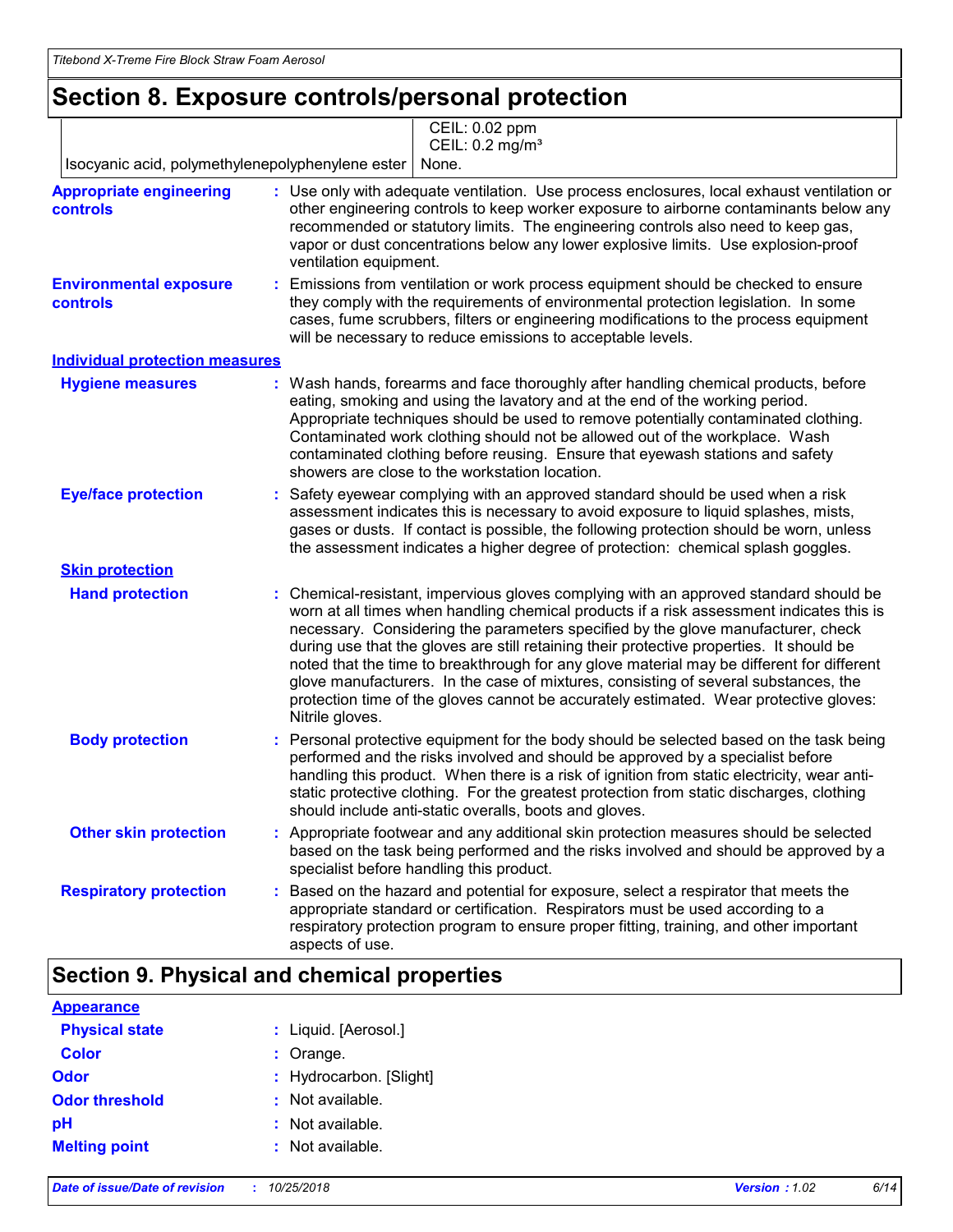### **Section 9. Physical and chemical properties**

| <b>Boiling point</b>                              | : Not available.                                                                                                                                                                      |
|---------------------------------------------------|---------------------------------------------------------------------------------------------------------------------------------------------------------------------------------------|
| <b>Flash point</b>                                | : Closed cup: $-68.9^{\circ}$ C ( $-92^{\circ}$ F) [Tagliabue.Closed cup ]                                                                                                            |
| <b>Evaporation rate</b>                           | : Not available.                                                                                                                                                                      |
| <b>Flammability (solid, gas)</b>                  | Highly flammable in the presence of the following materials or conditions: open flames,<br>sparks and static discharge and heat.<br>CONTENTS UNDER PRESSURE. May explode when heated. |
| Lower and upper explosive<br>(flammable) limits   | : Not available.                                                                                                                                                                      |
| <b>VOC (less water, less)</b><br>exempt solvents) | $: 165$ g/l                                                                                                                                                                           |
|                                                   | Not available.                                                                                                                                                                        |
| <b>Vapor pressure</b>                             | $: 344.9$ kPa (2587 mm Hg) [room temperature]                                                                                                                                         |
| <b>Vapor density</b>                              | : Not available.                                                                                                                                                                      |
| <b>Relative density</b>                           | : 1.1                                                                                                                                                                                 |
| <b>Solubility</b>                                 | : Insoluble in the following materials: cold water and hot water.                                                                                                                     |
| <b>Solubility in water</b>                        | : Not available.                                                                                                                                                                      |
| <b>Partition coefficient: n-</b><br>octanol/water | : Not available.                                                                                                                                                                      |
| <b>Auto-ignition temperature</b>                  | : Not available.                                                                                                                                                                      |
| <b>Decomposition temperature</b>                  | : Not available.                                                                                                                                                                      |
| <b>Viscosity</b>                                  | : Not available.                                                                                                                                                                      |
| <b>Aerosol product</b>                            |                                                                                                                                                                                       |
| <b>Type of aerosol</b>                            | $:$ Foam                                                                                                                                                                              |
| <b>Heat of combustion</b>                         | : $7.475$ kJ/g                                                                                                                                                                        |
|                                                   |                                                                                                                                                                                       |

## **Section 10. Stability and reactivity**

| <b>Reactivity</b>                                   | : No specific test data related to reactivity available for this product or its ingredients.              |
|-----------------------------------------------------|-----------------------------------------------------------------------------------------------------------|
| <b>Chemical stability</b>                           | : The product is stable.                                                                                  |
| <b>Possibility of hazardous</b><br><b>reactions</b> | : Under normal conditions of storage and use, hazardous reactions will not occur.                         |
| <b>Conditions to avoid</b>                          | : Avoid all possible sources of ignition (spark or flame).                                                |
| <b>Incompatible materials</b>                       | : Reactive or incompatible with the following materials:<br>water<br>amines                               |
| <b>Hazardous decomposition</b><br>products          | : Under normal conditions of storage and use, hazardous decomposition products should<br>not be produced. |

## **Section 11. Toxicological information**

### **Information on toxicological effects**

| <b>Acute toxicity</b>                                      |                           |                |                        |                 |
|------------------------------------------------------------|---------------------------|----------------|------------------------|-----------------|
| <b>Product/ingredient name</b>                             | <b>Result</b>             | <b>Species</b> | <b>Dose</b>            | <b>Exposure</b> |
| $\sqrt{4}$ <sup>2</sup> -methylenediphenyl<br>diisocyanate | LD50 Oral                 | Rat            | 9200 mg/kg             |                 |
| Isocyanic acid,<br>polymethylenepolyphenylene<br>ester     | LC50 Inhalation Vapor     | Rat            | 490 mg/m <sup>3</sup>  | 4 hours         |
|                                                            | LD50 Dermal<br>ILD50 Oral | Rabbit<br>Rat  | >9400 mg/kg<br>49 g/kg |                 |

### **Irritation/Corrosion**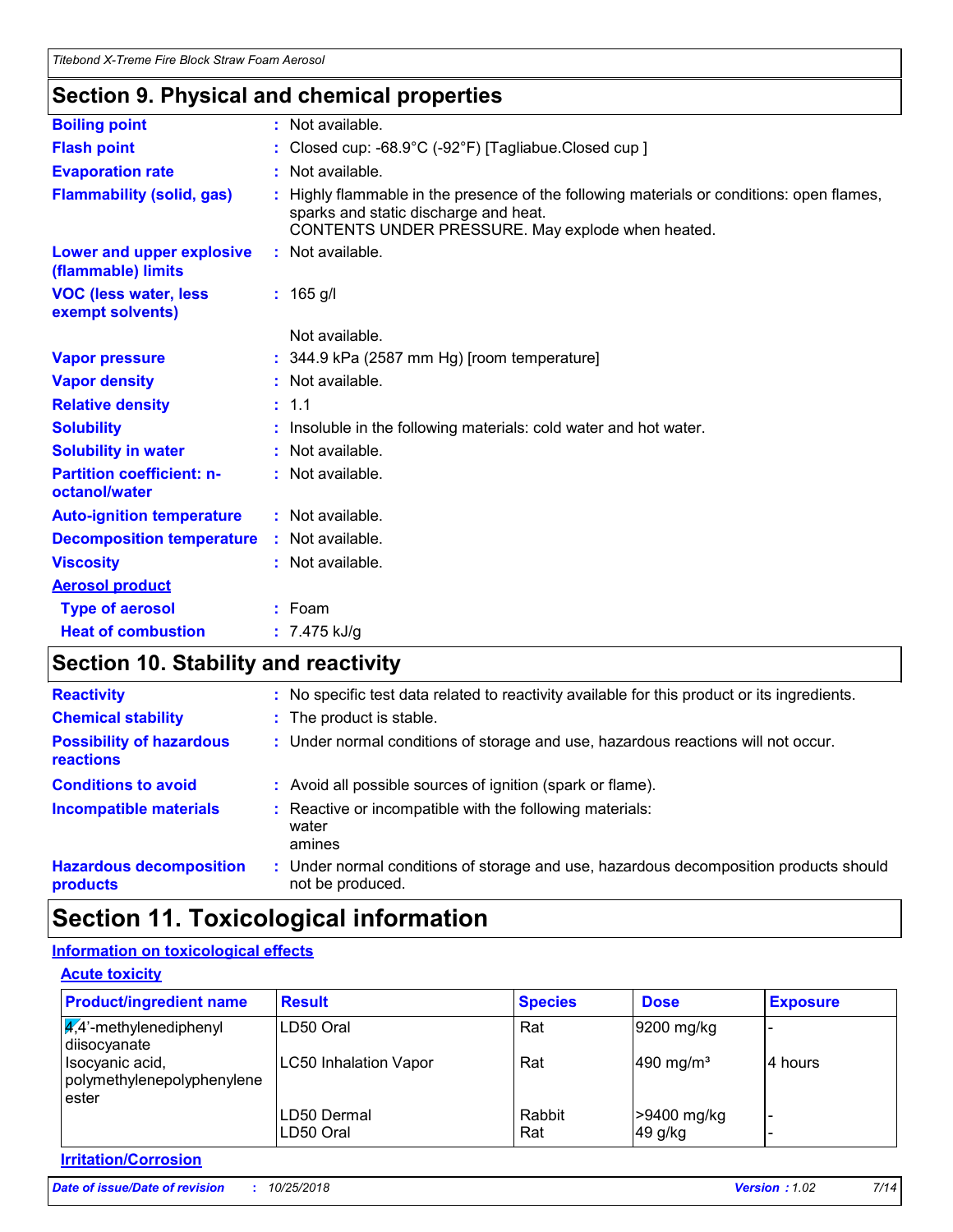## **Section 11. Toxicological information**

**Eyes :** Severely irritating to eyes.

| <b>Product/ingredient name</b>                          | <b>Result</b>            | <b>Species</b> | <b>Score</b> | <b>Exposure</b>  | <b>Observation</b>       |
|---------------------------------------------------------|--------------------------|----------------|--------------|------------------|--------------------------|
| $\frac{1}{4}$ ,4'-methylenediphenyl<br>diisocyanate     | Eyes - Moderate irritant | Rabbit         |              | $100 \text{ mg}$ | $\overline{\phantom{0}}$ |
| Isocyanic acid,<br>polymethylenepolyphenylene<br>lester | Eyes - Mild irritant     | Rabbit         |              | $100$ mg         |                          |

### **Conclusion/Summary**

**Skin :** Causes skin irritation.

**Sensitization**

Not available.

### **Mutagenicity**

Not available.

### **Carcinogenicity**

Not available.

### **Classification**

| <b>Product/ingredient name</b>                                                                                       | <b>OSHA</b> | <b>IARC</b> | <b>NTP</b> |
|----------------------------------------------------------------------------------------------------------------------|-------------|-------------|------------|
| $\sqrt{4}$ <sup>2</sup> -methylenediphenyl<br>diisocyanate<br>Isocyanic acid,<br>polymethylenepolyphenylene<br>ester |             | J<br>ر،     | -<br>-     |

### **Reproductive toxicity**

Not available.

#### **Teratogenicity**

Not available.

#### **Specific target organ toxicity (single exposure)**

| <b>Name</b>                                           | <b>Category</b> | <b>Route of</b><br>exposure | <b>Target organs</b>                    |
|-------------------------------------------------------|-----------------|-----------------------------|-----------------------------------------|
| <b>Titebond X-Treme Fire Block Straw Foam Aerosol</b> | Category 3      |                             | Respiratory tract<br>l irritation       |
| 4,4'-methylenediphenyl diisocyanate                   | Category 3      |                             | Respiratory tract<br>l irritation       |
| Isocyanic acid, polymethylenepolyphenylene ester      | Category 3      |                             | Respiratory tract<br><b>lirritation</b> |

### **Specific target organ toxicity (repeated exposure)**

| <b>Name</b>                                                                             | <b>Category</b>          | <b>Route of</b><br>exposure        | <b>Target organs</b>         |
|-----------------------------------------------------------------------------------------|--------------------------|------------------------------------|------------------------------|
| <b>Fitebond X-Treme Fire Block Straw Foam Aerosol</b>                                   | Category 2               | dermal, inhalation central nervous | system (CNS),<br>lungs, skin |
| 4,4'-methylenediphenyl diisocyanate<br>Isocyanic acid, polymethylenepolyphenylene ester | Category 2<br>Category 2 | inhalation                         | respiratory system           |

#### **Aspiration hazard**

Not available.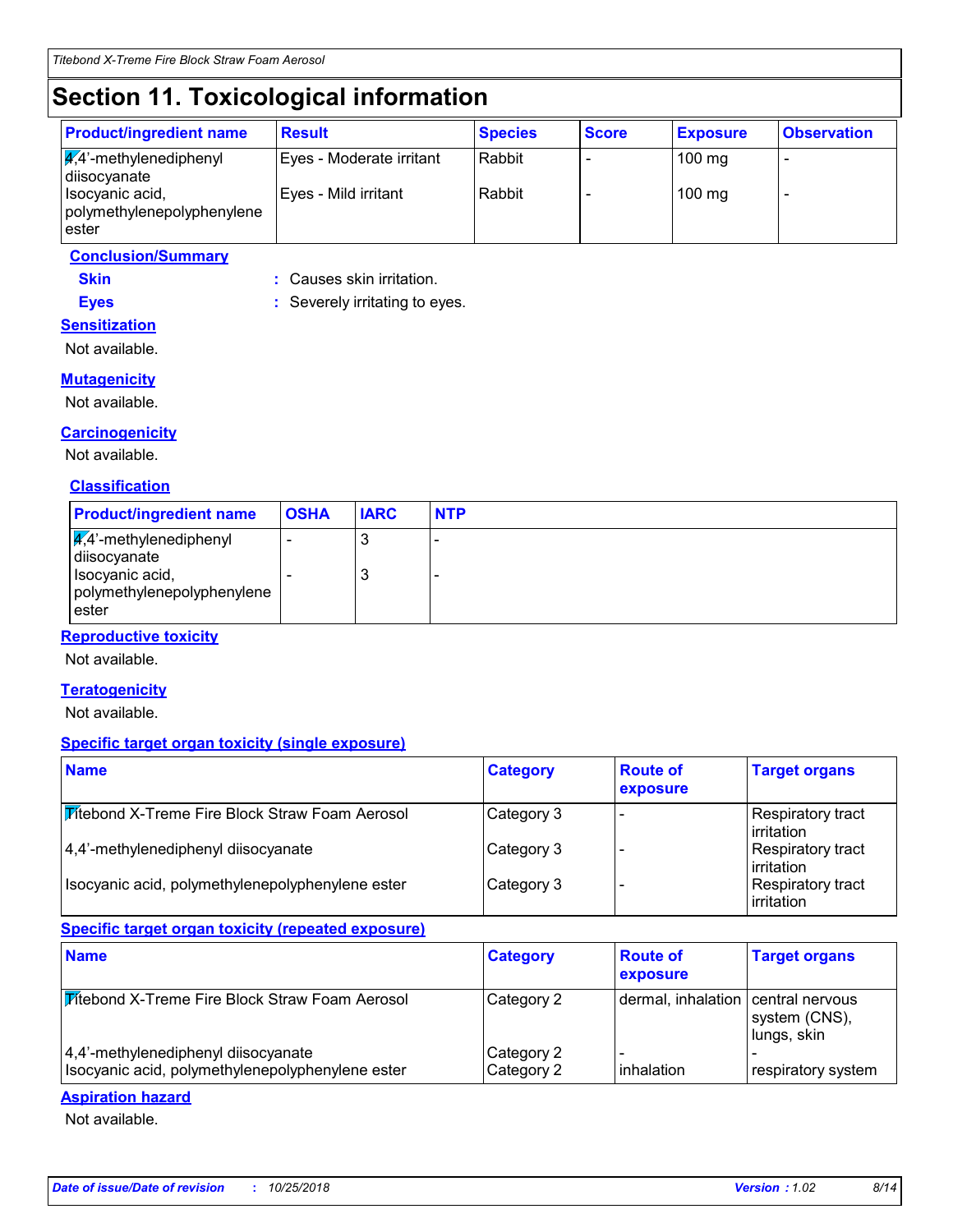## **Section 11. Toxicological information**

| <b>Information on the likely</b> |  |
|----------------------------------|--|
| routes of exposure               |  |

**:** Not available.

| <b>Eye contact</b>                                                  |    | : Causes serious eye irritation.                                                                                                                                                                                         |
|---------------------------------------------------------------------|----|--------------------------------------------------------------------------------------------------------------------------------------------------------------------------------------------------------------------------|
| <b>Inhalation</b>                                                   |    | Harmful if inhaled. May cause respiratory irritation. May cause allergy or asthma<br>symptoms or breathing difficulties if inhaled.                                                                                      |
| <b>Skin contact</b>                                                 |    | : Causes skin irritation. May cause an allergic skin reaction.                                                                                                                                                           |
| <b>Ingestion</b>                                                    |    | : No known significant effects or critical hazards.                                                                                                                                                                      |
|                                                                     |    | <b>Symptoms related to the physical, chemical and toxicological characteristics</b>                                                                                                                                      |
| <b>Eye contact</b>                                                  |    | : Adverse symptoms may include the following:<br>pain or irritation<br>watering<br>redness                                                                                                                               |
| <b>Inhalation</b>                                                   |    | : Adverse symptoms may include the following:<br>respiratory tract irritation<br>coughing<br>wheezing and breathing difficulties<br>asthma<br>reduced fetal weight<br>increase in fetal deaths<br>skeletal malformations |
| <b>Skin contact</b>                                                 |    | Adverse symptoms may include the following:<br>irritation<br>redness<br>reduced fetal weight<br>increase in fetal deaths<br>skeletal malformations                                                                       |
| <b>Ingestion</b>                                                    |    | : Adverse symptoms may include the following:<br>reduced fetal weight<br>increase in fetal deaths<br>skeletal malformations                                                                                              |
|                                                                     |    | Delayed and immediate effects and also chronic effects from short and long term exposure                                                                                                                                 |
| <b>Short term exposure</b><br><b>Potential immediate</b><br>effects |    | $:$ Not available.                                                                                                                                                                                                       |
| <b>Potential delayed effects</b>                                    |    | : Not available.                                                                                                                                                                                                         |
| <b>Long term exposure</b>                                           |    |                                                                                                                                                                                                                          |
| <b>Potential immediate</b><br><b>effects</b>                        |    | : Not available.                                                                                                                                                                                                         |
| <b>Potential delayed effects</b>                                    |    | : Not available.                                                                                                                                                                                                         |
| <b>Potential chronic health effects</b>                             |    |                                                                                                                                                                                                                          |
| Not available.                                                      |    |                                                                                                                                                                                                                          |
| <b>General</b>                                                      |    | : May cause damage to organs through prolonged or repeated exposure if inhaled or in<br>contact with skin. Once sensitized, a severe allergic reaction may occur when<br>subsequently exposed to very low levels.        |
| <b>Carcinogenicity</b>                                              |    | : No known significant effects or critical hazards.                                                                                                                                                                      |
| <b>Mutagenicity</b>                                                 | ÷. | No known significant effects or critical hazards.                                                                                                                                                                        |
| <b>Teratogenicity</b>                                               |    | No known significant effects or critical hazards.                                                                                                                                                                        |
| <b>Developmental effects</b>                                        |    | May cause harm to breast-fed children.                                                                                                                                                                                   |
| <b>Fertility effects</b>                                            |    | : No known significant effects or critical hazards.                                                                                                                                                                      |
| <b>Numerical measures of toxicity</b>                               |    |                                                                                                                                                                                                                          |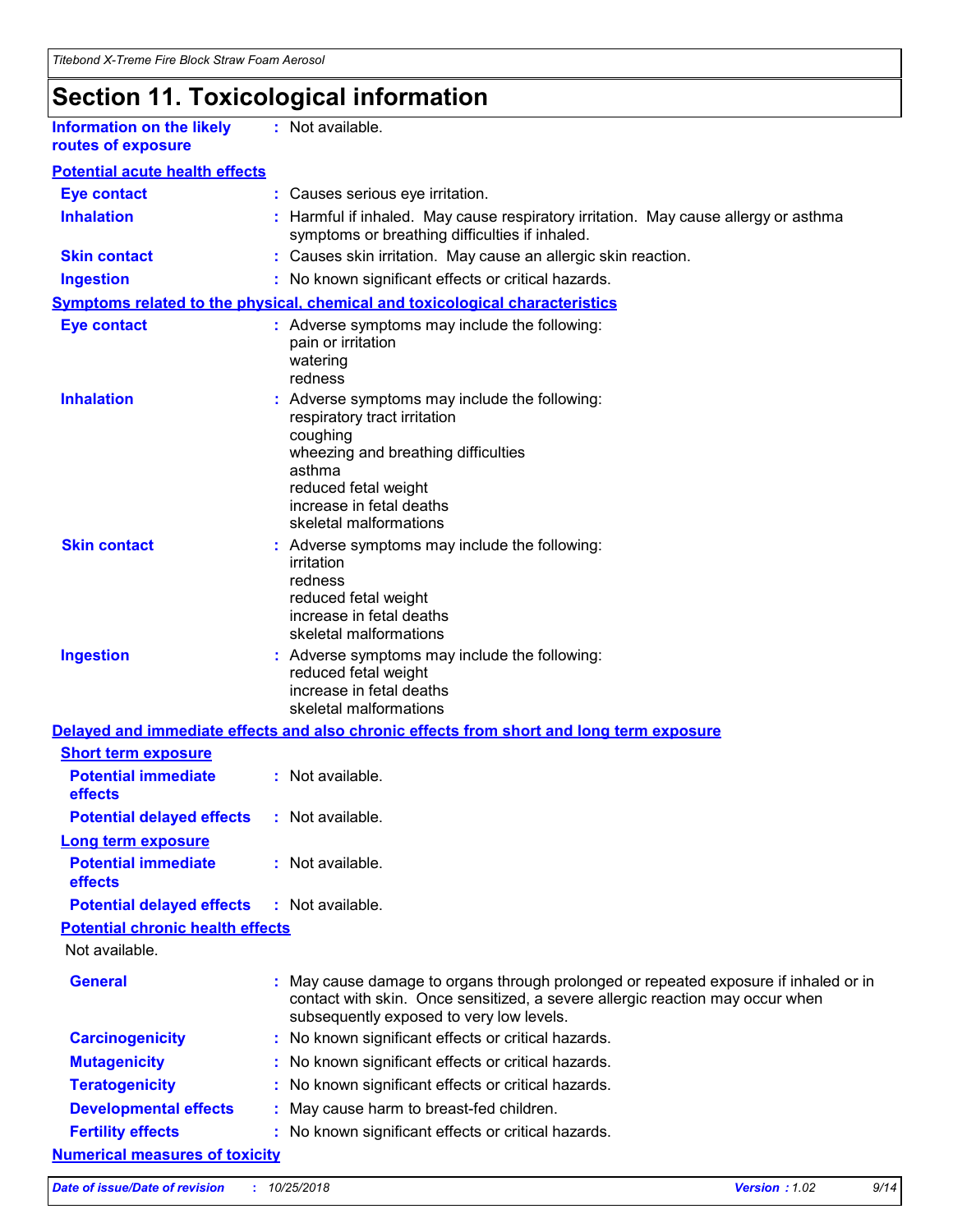## **Section 11. Toxicological information**

#### **Acute toxicity estimates**

| <br>× | -- |
|-------|----|

**Inhalation (vapors)** 11 mg/l

**ATE value** 

## **Section 12. Ecological information**

#### **Toxicity**

Not available.

### **Persistence and degradability**

#### Not available.

### **Bioaccumulative potential**

| <b>Product/ingredient name</b>                             | $LogP_{ow}$      | <b>BCF</b> | <b>Potential</b> |
|------------------------------------------------------------|------------------|------------|------------------|
| $\sqrt{4}$ <sup>2</sup> -methylenediphenyl<br>diisocyanate | 4.51             | 200        | low              |
| <b>Mobility in soil</b>                                    |                  |            |                  |
| <b>Soil/water partition</b><br><b>coefficient (Koc)</b>    | : Not available. |            |                  |

**Other adverse effects :** No known significant effects or critical hazards.

### **Section 13. Disposal considerations**

**Disposal methods :**

The generation of waste should be avoided or minimized wherever possible. Disposal of this product, solutions and any by-products should at all times comply with the requirements of environmental protection and waste disposal legislation and any regional local authority requirements. Dispose of surplus and non-recyclable products via a licensed waste disposal contractor. Waste should not be disposed of untreated to the sewer unless fully compliant with the requirements of all authorities with jurisdiction. Waste packaging should be recycled. Incineration or landfill should only be considered when recycling is not feasible. This material and its container must be disposed of in a safe way. Empty containers or liners may retain some product residues. Do not puncture or incinerate container.

### **Section 14. Transport information**

| <b>DOT</b><br><b>Classification</b> | <b>TDG</b><br><b>Classification</b> | <b>Mexico</b><br><b>Classification</b> | <b>ADR/RID</b>         | <b>IMDG</b>            | <b>IATA</b>            |
|-------------------------------------|-------------------------------------|----------------------------------------|------------------------|------------------------|------------------------|
| <b>UN1950</b>                       | <b>UN1950</b>                       | <b>UN1950</b>                          | <b>UN1950</b>          | <b>UN1950</b>          | <b>UN1950</b>          |
| AEROSOLS,<br>flammable              | AEROSOLS,<br>flammable              | AEROSOLS,<br>flammable                 | AEROSOLS,<br>flammable | AEROSOLS,<br>flammable | AEROSOLS,<br>flammable |
| 2.1                                 | 2.1                                 | 2.1                                    | 2                      | 2.1                    | 2.1                    |
|                                     |                                     |                                        |                        | -                      |                        |
| No.                                 | No.                                 | No.                                    | No.                    | No.                    | No.                    |
|                                     |                                     |                                        |                        |                        |                        |

**DOT Classification :**

**Remarks** Limited quantity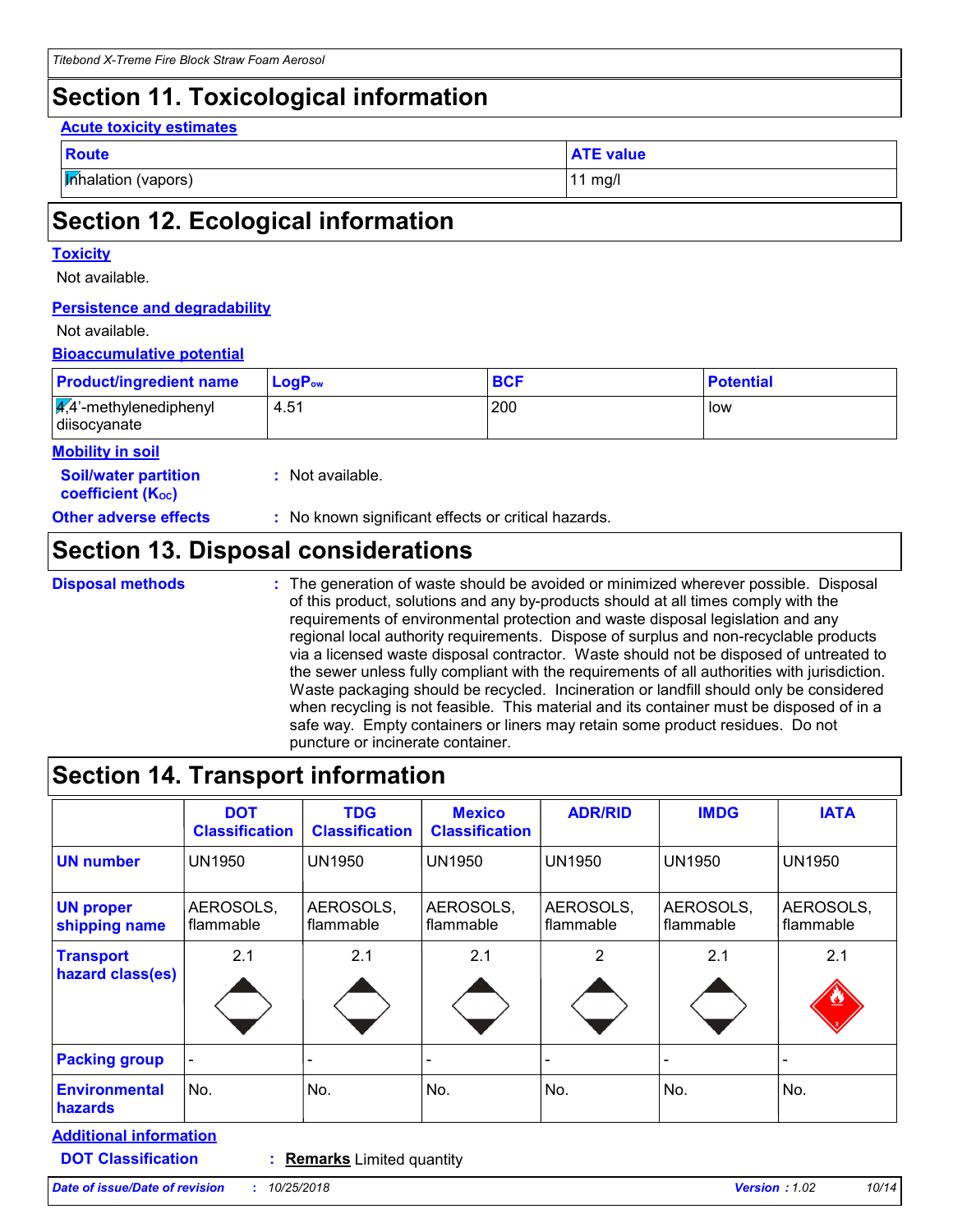### **Section 14. Transport information**

| <b>TDG Classification</b>    | : Product classified as per the following sections of the Transportation of Dangerous<br>Goods Regulations: 2.13-2.17 (Class 2).<br><b>Remarks</b> Limited quantity |
|------------------------------|---------------------------------------------------------------------------------------------------------------------------------------------------------------------|
| <b>Mexico Classification</b> | <b>Remarks</b> Limited quantity                                                                                                                                     |
| <b>ADR/RID</b>               | $:$ Tunnel code $(D)$<br><b>Remarks</b> Limited quantity                                                                                                            |
| <b>IMDG</b>                  | <b>Remarks</b> Limited quantity                                                                                                                                     |

## **Section 15. Regulatory information**

### **U.S. Federal regulations**

#### **SARA 302/304**

#### **Composition/information on ingredients**

No products were found.

|  | <b>SARA 304 RQ</b> |  |
|--|--------------------|--|
|  |                    |  |

**:** Not applicable.

### **SARA 311/312**

**Classification :** FLAMMABLE AEROSOLS - Category 1 GASES UNDER PRESSURE - Compressed gas ACUTE TOXICITY (inhalation) - Category 4 SKIN IRRITATION - Category 2 EYE IRRITATION - Category 2A RESPIRATORY SENSITIZATION - Category 1 SKIN SENSITIZATION - Category 1 TOXIC TO REPRODUCTION - Effects on or via lactation SPECIFIC TARGET ORGAN TOXICITY (SINGLE EXPOSURE) (Respiratory tract irritation) - Category 3 SPECIFIC TARGET ORGAN TOXICITY (REPEATED EXPOSURE) - Category 2

### **Composition/information on ingredients**

| <b>Name</b>                                            | $\frac{9}{6}$ | <b>Classification</b>                                                                                                                                                                                                                                                                                                                                                        |
|--------------------------------------------------------|---------------|------------------------------------------------------------------------------------------------------------------------------------------------------------------------------------------------------------------------------------------------------------------------------------------------------------------------------------------------------------------------------|
| $\frac{4}{4}$ -methylenediphenyl<br>diisocyanate       | ≤10           | <b>ACUTE TOXICITY (inhalation) - Category 4</b><br>SKIN IRRITATION - Category 2<br><b>EYE IRRITATION - Category 2A</b><br>RESPIRATORY SENSITIZATION - Category 1<br>SKIN SENSITIZATION - Category 1<br>SPECIFIC TARGET ORGAN TOXICITY (SINGLE EXPOSURE)<br>(Respiratory tract irritation) - Category 3<br>SPECIFIC TARGET ORGAN TOXICITY (REPEATED<br>EXPOSURE) - Category 2 |
| Isocyanic acid,<br>polymethylenepolyphenylene<br>ester | ≤10           | <b>ACUTE TOXICITY (inhalation) - Category 4</b><br>SKIN IRRITATION - Category 2<br><b>EYE IRRITATION - Category 2A</b><br>RESPIRATORY SENSITIZATION - Category 1<br>SKIN SENSITIZATION - Category 1<br>SPECIFIC TARGET ORGAN TOXICITY (SINGLE EXPOSURE)<br>(Respiratory tract irritation) - Category 3<br>SPECIFIC TARGET ORGAN TOXICITY (REPEATED<br>EXPOSURE) - Category 2 |
| <b>Isobutane</b>                                       | ≤10           | FLAMMABLE GASES - Category 1                                                                                                                                                                                                                                                                                                                                                 |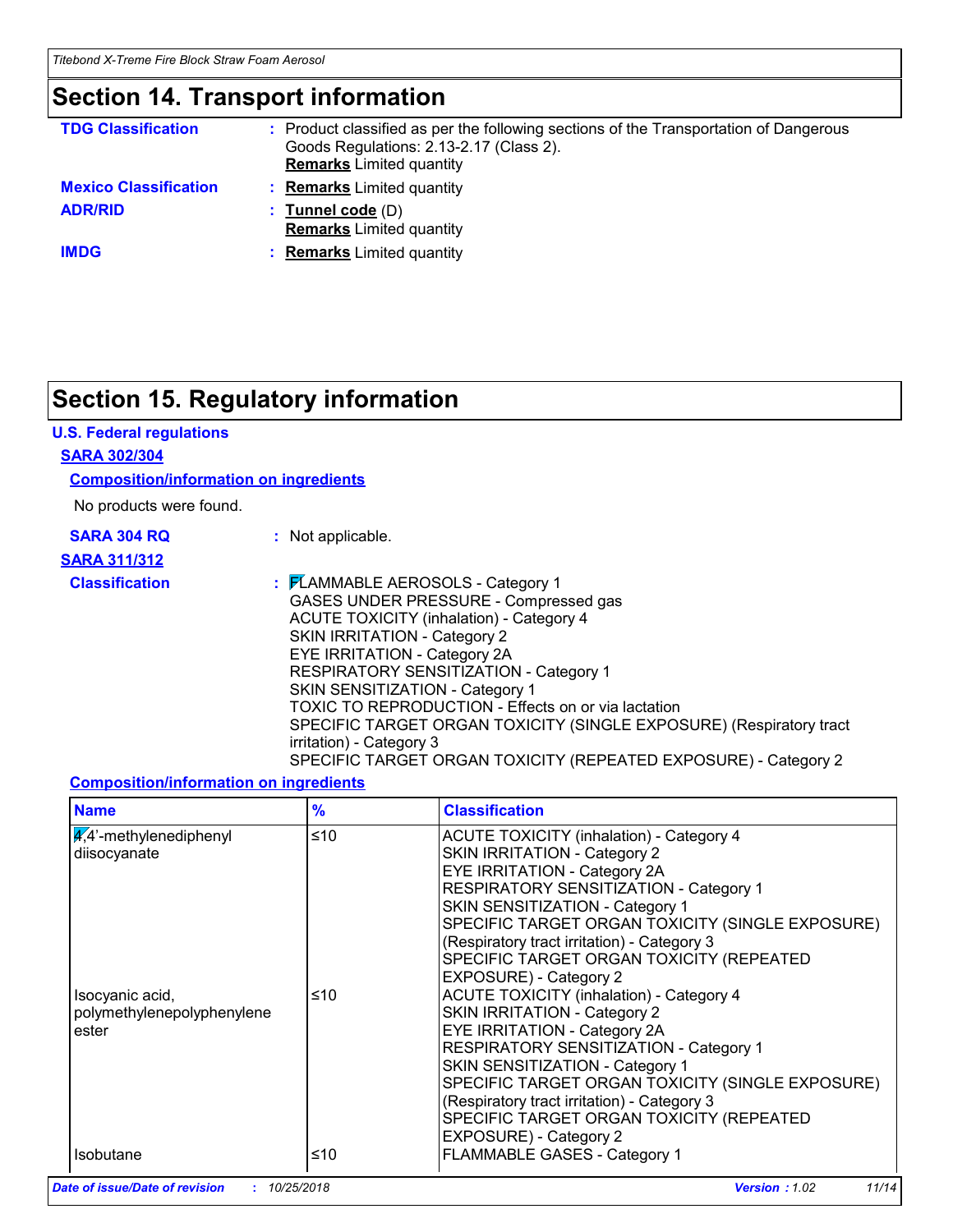## **Section 15. Regulatory information**

|                  |     | GASES UNDER PRESSURE - Compressed gas       |
|------------------|-----|---------------------------------------------|
| I dimethyl ether | ≤10 | <b>IFLAMMABLE GASES - Category 1</b>        |
|                  |     | <b>GASES UNDER PRESSURE - Liquefied gas</b> |
| <b>I</b> propane | ≤5  | <b>IFLAMMABLE GASES - Category 1</b>        |
|                  |     | GASES UNDER PRESSURE - Compressed gas       |

#### **SARA 313**

|                              | <b>Product name</b>                              | <b>CAS number</b> | $\frac{9}{6}$ |
|------------------------------|--------------------------------------------------|-------------------|---------------|
| <b>Form R - Reporting</b>    | $\frac{1}{4}$ ,4'-methylenediphenyl diisocyanate | $101 - 68 - 8$    | l≤10          |
| requirements                 | Isocyanic acid, polymethylenepolyphenylene ester | 9016-87-9         | ≤10           |
| <b>Supplier notification</b> | $\frac{q}{4}$ . methylenediphenyl diisocyanate   | $101 - 68 - 8$    | l≤10          |
|                              | Isocyanic acid, polymethylenepolyphenylene ester | 9016-87-9         | l≤10          |

SARA 313 notifications must not be detached from the SDS and any copying and redistribution of the SDS shall include copying and redistribution of the notice attached to copies of the SDS subsequently redistributed.

#### **State regulations**

| <b>Massachusetts</b> | : The following components are listed: METHYLENE BISPHENYL ISOCYANATE;<br>DIPHENYLMETHANE DIISOCYANATE; MDI; ISOBUTANE; METHYL ETHER;<br>DIMETHYL ETHER; PROPANE                                                                                                                                                                                                  |
|----------------------|-------------------------------------------------------------------------------------------------------------------------------------------------------------------------------------------------------------------------------------------------------------------------------------------------------------------------------------------------------------------|
| <b>New York</b>      | : The following components are listed: Methylene diphenyl diisocyanate                                                                                                                                                                                                                                                                                            |
| <b>New Jersey</b>    | : The following components are listed: POLYCHLORINATED ALKANES; ALKANES,<br>C10-12, CHLORO; METHYLENE BISPHENYL ISOCYANATE; BENZENE, 1,1'-<br>METHYLENEBIS[4-ISOCYANATO-; METHYLENE DIPHENYL DIISOCYANATE<br>(POLYMERIC); ISOCYANIC ACID, POLYMETHYLENEPOLYPHENYLENE ESTER;<br>Isobutane; PROPANE, 2-METHYL-; DIMETHYL ETHER; METHANE, OXYBIS-;<br><b>PROPANE</b> |
| <b>Pennsylvania</b>  | : The following components are listed: BENZENE, 1,1'-METHYLENEBIS<br>[4-ISOCYANATO-; PROPANE, 2-METHYL-; METHANE, OXYBIS-; PROPANE                                                                                                                                                                                                                                |

### **California Prop. 65**

This product does not require a Safe Harbor warning under California Prop. 65.

#### **International regulations**

**Chemical Weapon Convention List Schedules I, II & III Chemicals** Not listed.

#### **Montreal Protocol**

Not listed.

### **Stockholm Convention on Persistent Organic Pollutants**

Not listed.

### **UNECE Aarhus Protocol on POPs and Heavy Metals**

Not listed.

#### **Inventory list**

- 
- **China :** All components are listed or exempted.
- **United States TSCA 8(b) inventory**
- **:** All components are active or exempted.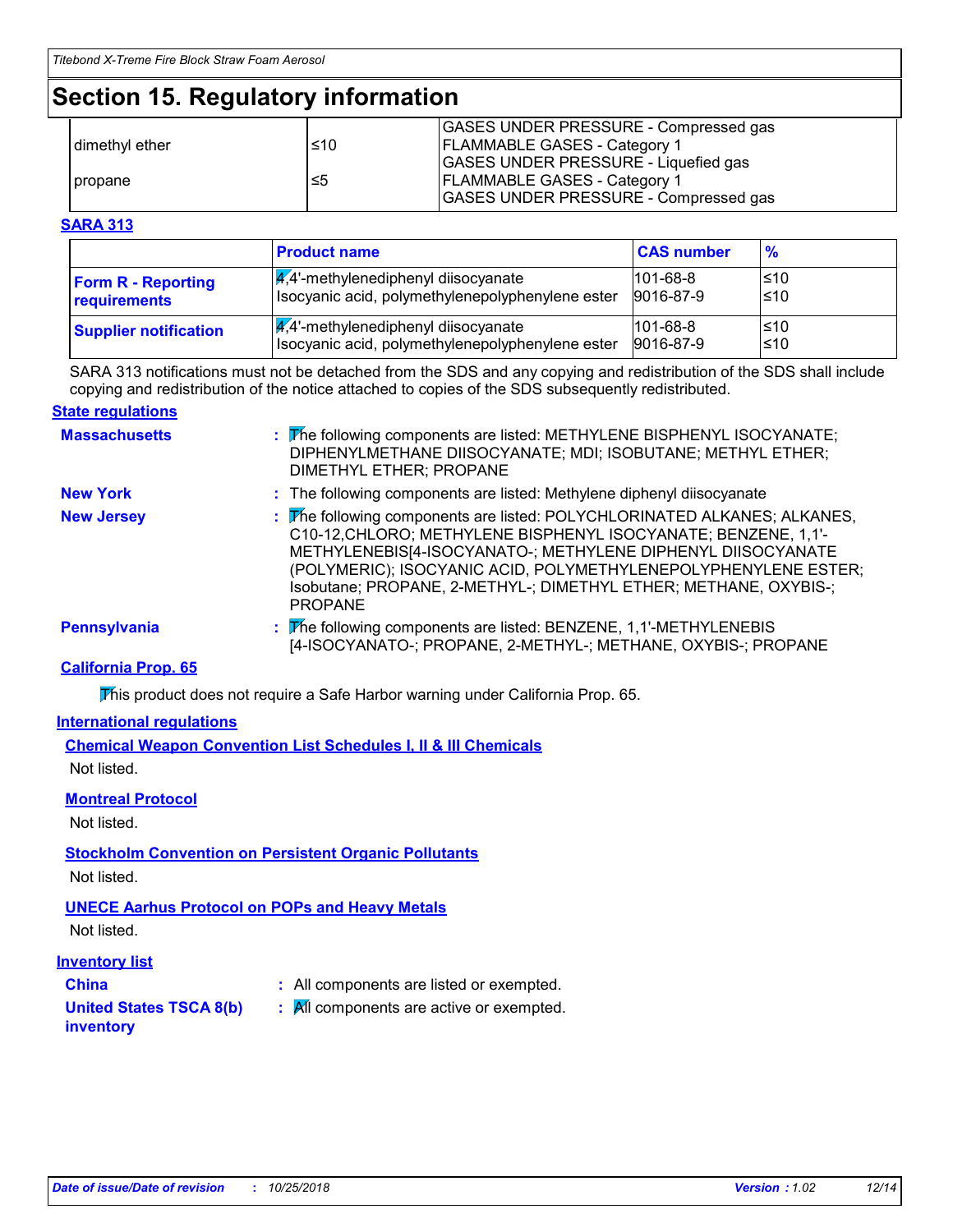## **Section 16. Other information**

**Hazardous Material Information System (U.S.A.)**



**Caution: HMIS® ratings are based on a 0-4 rating scale, with 0 representing minimal hazards or risks, and 4 representing significant hazards or risks. Although HMIS® ratings and the associated label are not required on SDSs or products leaving a facility under 29 CFR 1910.1200, the preparer may choose to provide them. HMIS® ratings are to be used with a fully implemented HMIS® program. HMIS® is a registered trademark and service mark of the American Coatings Association, Inc.**

**The customer is responsible for determining the PPE code for this material. For more information on HMIS® Personal Protective Equipment (PPE) codes, consult the HMIS® Implementation Manual.**

**National Fire Protection Association (U.S.A.)**



**Reprinted with permission from NFPA 704-2001, Identification of the Hazards of Materials for Emergency Response Copyright ©1997, National Fire Protection Association, Quincy, MA 02269. This reprinted material is not the complete and official position of the National Fire Protection Association, on the referenced subject which is represented only by the standard in its entirety.**

**Copyright ©2001, National Fire Protection Association, Quincy, MA 02269. This warning system is intended to be interpreted and applied only by properly trained individuals to identify fire, health and reactivity hazards of chemicals. The user is referred to certain limited number of chemicals with recommended classifications in NFPA 49 and NFPA 325, which would be used as a guideline only. Whether the chemicals are classified by NFPA or not, anyone using the 704 systems to classify chemicals does so at their own risk.**

**Procedure used to derive the classification**

| <b>Classification</b>                                               | <b>Justification</b>  |
|---------------------------------------------------------------------|-----------------------|
| <b>FLAMMABLE AEROSOLS - Category 1</b>                              | Expert judgment       |
| GASES UNDER PRESSURE - Compressed gas                               | Expert judgment       |
| <b>ACUTE TOXICITY (inhalation) - Category 4</b>                     | On basis of test data |
| SKIN IRRITATION - Category 2                                        | Expert judgment       |
| EYE IRRITATION - Category 2A                                        | Expert judgment       |
| RESPIRATORY SENSITIZATION - Category 1                              | Expert judgment       |
| SKIN SENSITIZATION - Category 1                                     | Expert judgment       |
| TOXIC TO REPRODUCTION - Effects on or via lactation                 | Expert judgment       |
| SPECIFIC TARGET ORGAN TOXICITY (SINGLE EXPOSURE) (Respiratory tract | Expert judgment       |
| irritation) - Category 3                                            |                       |
| SPECIFIC TARGET ORGAN TOXICITY (REPEATED EXPOSURE) - Category 2     | Expert judgment       |
| <b>History</b>                                                      |                       |
| : 4/22/2022<br>Date of printing                                     |                       |
| : 10/25/2018<br>Date of issue/Date of<br>revision                   |                       |

**Version Date of previous issue :** 1.02 **:** 10/25/2018